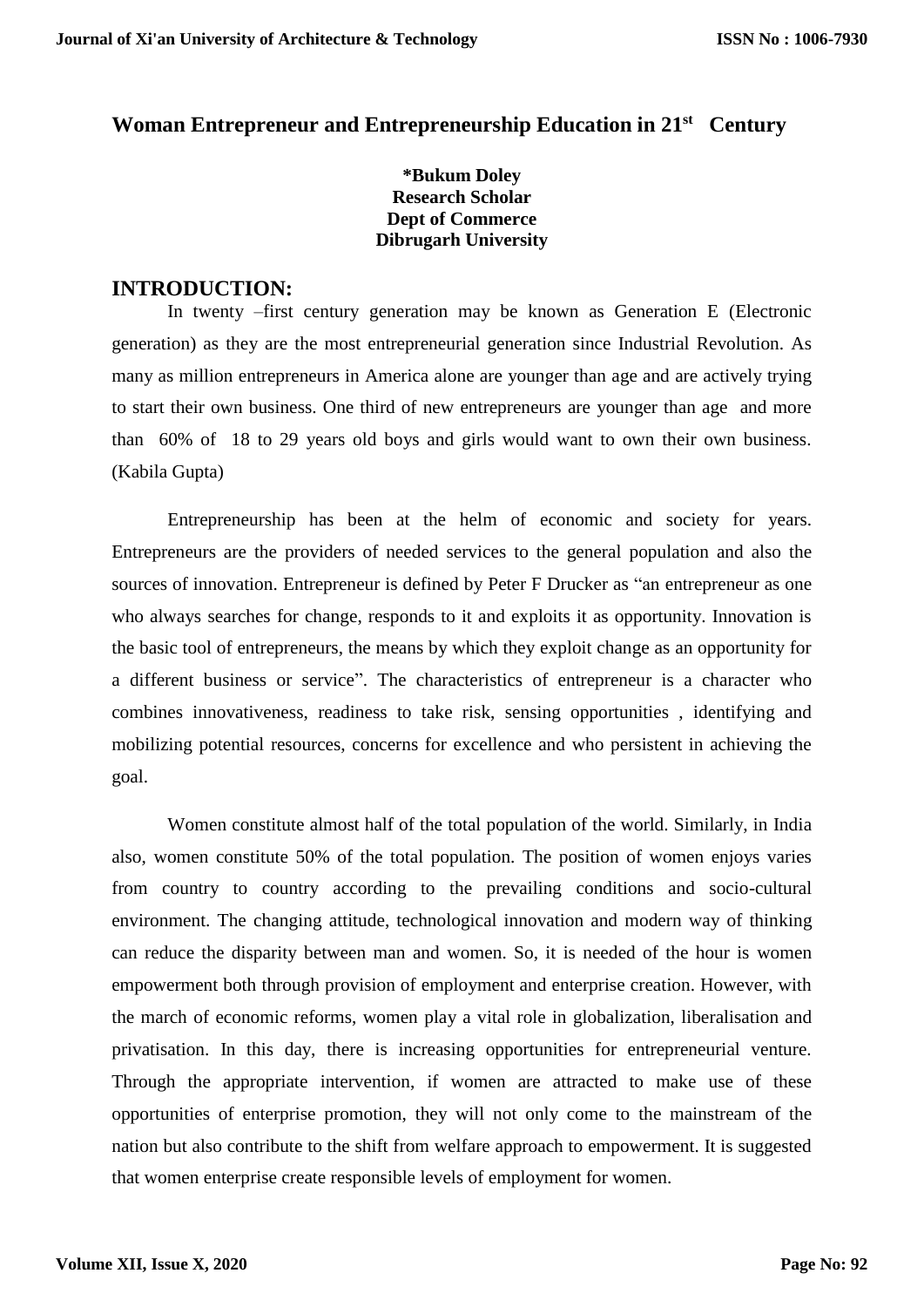There has been attempt to describe entrepreneurship education in  $21<sup>st</sup>$  century and analyze the factor governing women entrepreneurship. Specially in India. The changing scenario of entrepreneurship education covers many dimension have been described in this paper. Some high profile entrepreneurs in India who have been performing entrepreneurial venture are analyzed in this article.

#### **Entrepreneurship Education:**

Last two decades, the academician has realized the importance of entrepreneurship and recognizes it as a separate discipline and paid attention of teaching on entrepreneurship. In this period entrepreneurship program have been blossomed at first in business schools then experienced explosive growth. There is a debate continues "Can entrepreneurship be taught or it is natural skill"?

The diversity of entrepreneur's ranges from school dropouts turned entrepreneurs who learnt hands on experience to finally business holders and newly emerged professionally qualified and trained entrepreneurs and social entrepreneurs exist simultaneously. Given this diversity in the entrepreneurship, teaching it, is a challenge itself and leave a huge scope for contemplation and research. Varied response by the academic institutions is evident in entrepreneurship education through guidance on how to frame, design, lunch and sustain their efforts. (Kabita Gupta)

The new studies reflect both, taking of the entrepreneurial course and pedagogical strategies and related to the student innovation intentions. It is believed that innovative entrepreneurship required continuous inventions thus needed more education. However, entrepreneurship was very complex and vibrant and thus required a lot of freedom and innovation even in the teaching methodology.

As John F. Kenndy once said, "it is time for a new generation of leadership to cope with new problems and an opportunity, for there is a new world to be won". It is notable that to make higher education more useful, a supportive governance structure is required. The syllabus of entrepreneurship is updating based on feedback received from the industry. The three pillars of theory –enterprise, performance and finance are the domain knowledge. But new relevant topics like using data, sustainability and integrated reporting skills need to be incorporated as per corporate demand.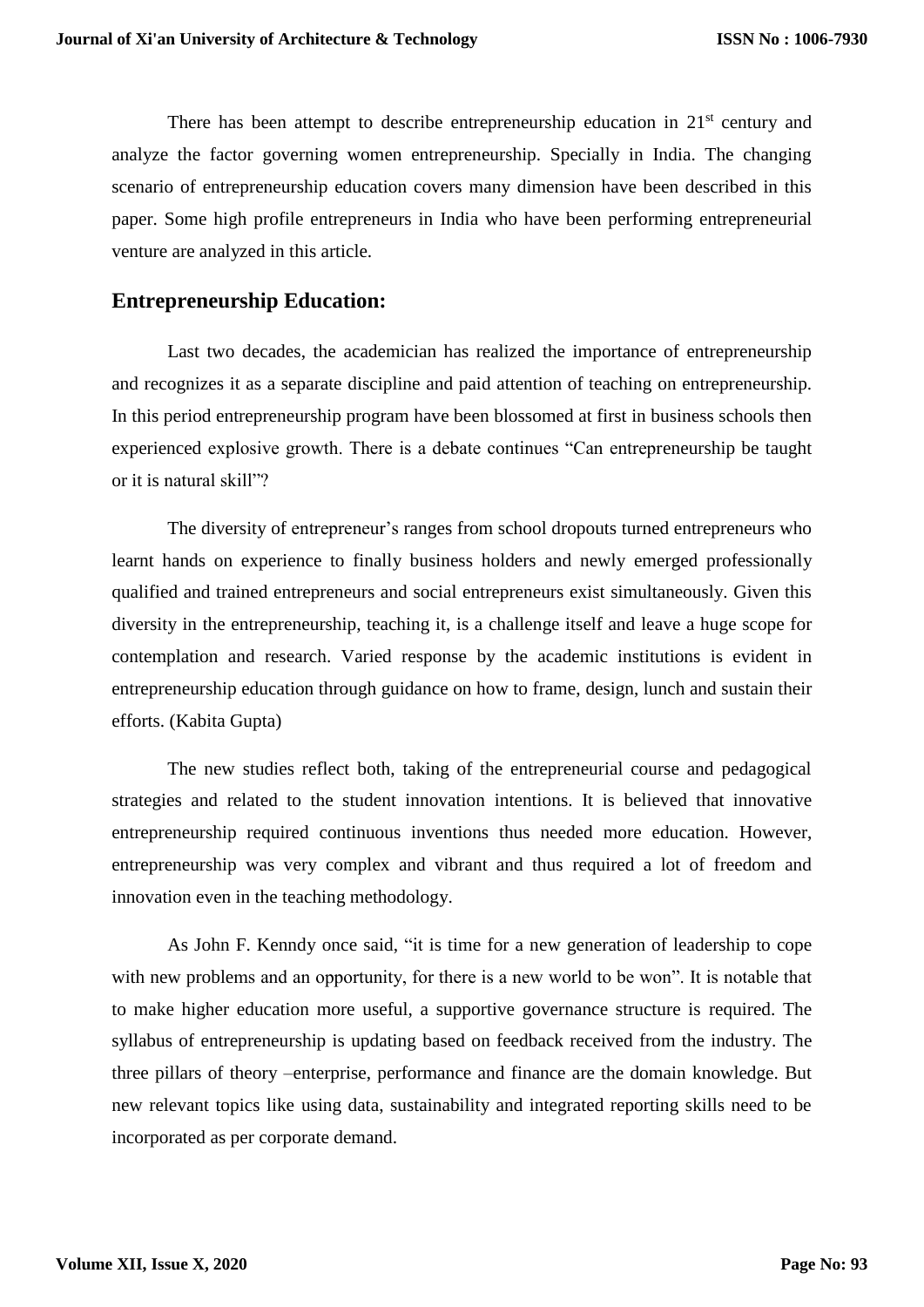#### **Entrepreneurship ventures:**

Entrepreneurship education covers many dimensions. On the other hand a course for family business, one for the professionally qualified, another for the social entrepreneurs and innovators. An autonomy institute would be able to offer courses to handle the versatility.

Government across the world are experimenting with reform of the entrepreneurship education sector which also implies making education autonomous. While autonomous bodies reap the benefits of its freedom most technical, professional, vocational education and universities are neglected.

India has taken significant steps to promote entrepreneurial education and has established a list of national institution to provide special training for entrepreneurs. According to Research and Marketing 2011 report on "Entrepreneurship education in India", in 2010, 1500 students were being trained at institutions that are solely focused on entrepreneurial education.

## **Useful Courses of Entrepreneurship**:

A short duration courses for entrepreneurship are given below:

1. Management program for women Entrepreneurs (MPWE) at IIM Bangalore: A unique 25 day program held in April/may every year, both aspiring and existing entrepreneurs can apply.

Email: mpwe@limb .ernet.in

- 2. Management Development program for Women Entrepreneurs at IIM Udaipur: A 6 week program (April and May) with focus on developing a viable business. [http://www.limu.ac.in](http://www.limu.ac.in/)
- 3. Start Your Business program at S P Jain, Mumbai: Held over 12 weekends in Mumbai, for aspiring and early stage entrepreneurs both men and women. <http://www.spjimr.org/syb/> or email: msrao@spjimr.org
- 4. TIE Stree Shakti: A platform which connects and enables enterprising women through mentoring, education and on-ground activities. [http://www.tiestreetshakti.org](http://www.tiestreetshakti.org/) or email: [zee@tiemumbai.org](mailto:zee@tiemumbai.org)
- 5. WE Connect: Empowers women business owners by providing certification, resources, mentoring and peer/ corporate connection.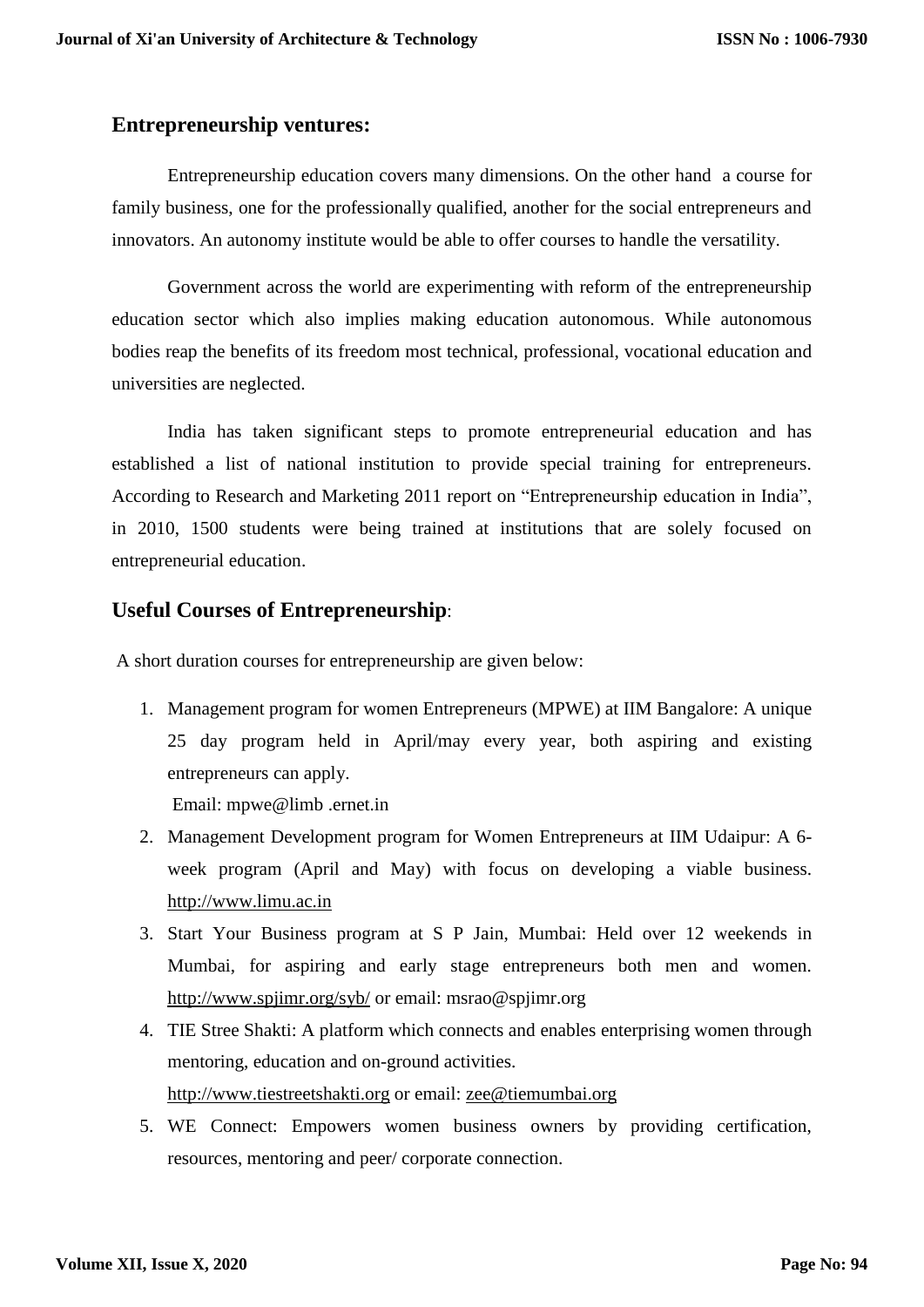Email: [suchitra@weconnectinternational.org](mailto:suchitra@weconnectinternational.org)

6. POST MOTHERHOOD CAREERS: Women who take a break often don't know how to get back to work. These women led organisations are making it happen.

## **Factors Governing Women Entrepreneurs:**

Women entrepreneurs are govern by four factors for example

- a) Psychology factor
- b) Social factor
- c) Technological factor and
- d) Economic factor

The constraints faced by the women entrepreneurs in different factors are given below:

- a) Constraints in Psychological Factor:
	- i) Lack of self motivation
	- ii) Poor risk ability and
	- iii) Conflict due to dual responsibility
- b) Constraints in Social Factor
	- i) Lack of social contacts
	- ii) Male dominance
	- iii) Note in tune with social norms
- c) Constraints in Technological Factor:
	- i) Lack of project ideas
	- ii) Lack of process know-how and
	- iii) Lack of implementation capacity
- d) Constraints in Economic Factor:
	- i) Economic support not from family
	- ii) Lack of finance and
	- iii) Lack of economic ownership and control.

#### **Problem faced by Women Entrepreneurs**

In India, women entrepreneurs generally face many barriers can be elaborated as follows: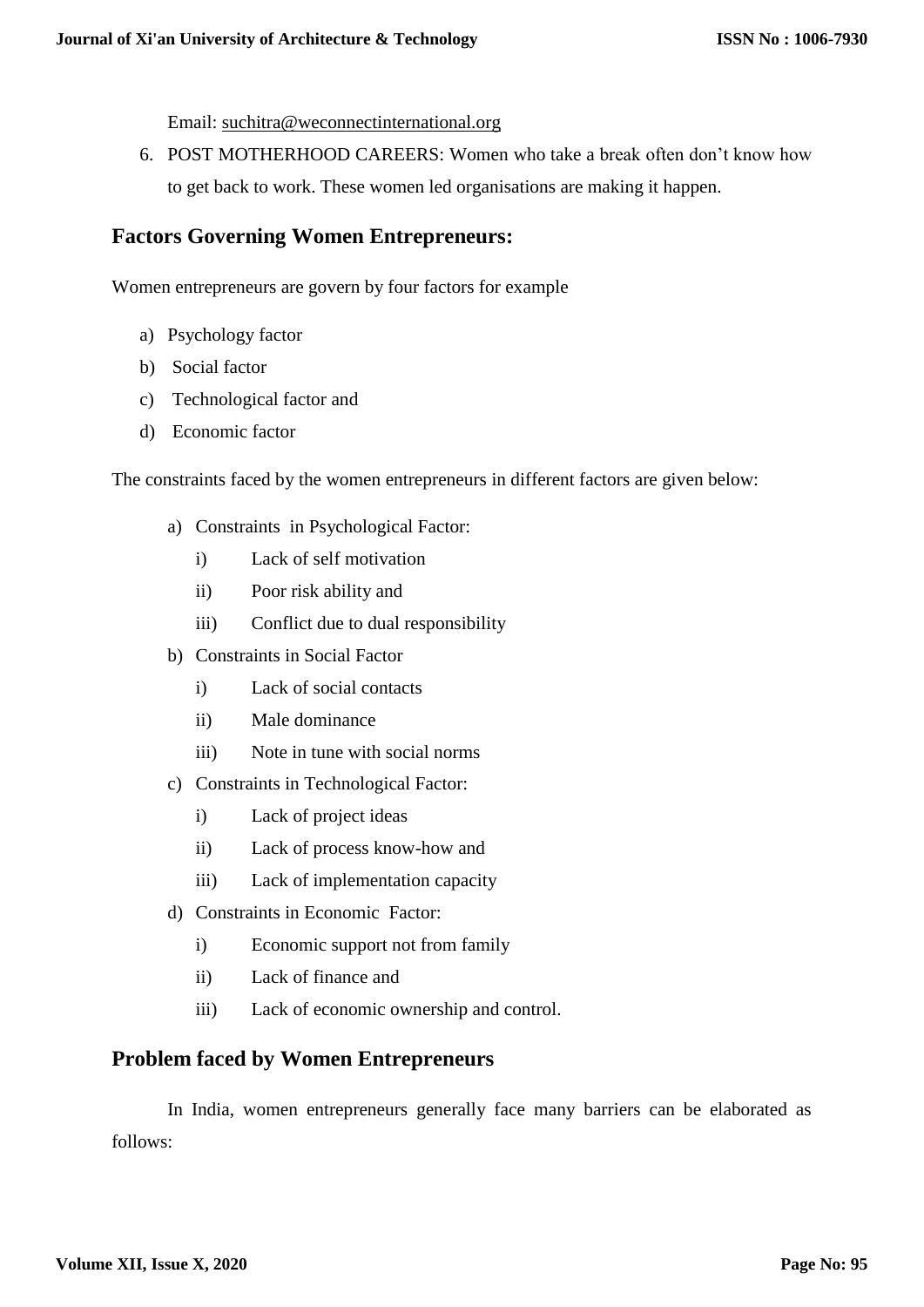- 1. Lack of self confidence
- 2. Low risk-bearing capacity
- 3. Lack of encouragement from family
- 4. Lack of education
- 5. Low mobility
- 6. Stiff competition
- 7. Lack of managerial efficiency
- 8. Red tapism
- 9. Lack of business experience
- 10. Difficulty to procure raw materials.

## **Schemes for Women Entrepreneurs:**

Government and financial Institutions have forward to introduce different schemes fir women entrepreneurs. Some of important schemes to provide financial assistance to the women enterprises are described below:

- a) SBI Stree Shakti Package: Under this scheme, Entrepreneurship Development Programmes (EDP), exclusively designs for women entrepreneurs are conducted. The programmes are organised with the help of SBI Staff training college and the local branches.
- b) IDBI's Mohila Udyam Nidhi Scheme: The IDBI has set up a special fund, Mohila Udyam Nidhi with a corpus of Rs 5 crore to provide seed capital assistance to women entrepreneurs intending to set up projects in SSI sect6or.
- c) SIDBI's Assistance for Women Entrepreneurs: The Small Industrial Development Bank of India (SIDBI) has special schemes for financial assistance to women entrepreneurs. These schemes aim at the following objectives:
	- i) Training and extension services according to their socio-economic status.
	- ii) Financial assistance at concessional terms to help them in setting up tiny and small unit.

Basically, these schemes are operated by State Financial Corporation (SFC), State Industrial development Corporation. Apart from these schemes, some schemes are operated to help the women entrepreneurs in obtaining financial assistance. These schemes are: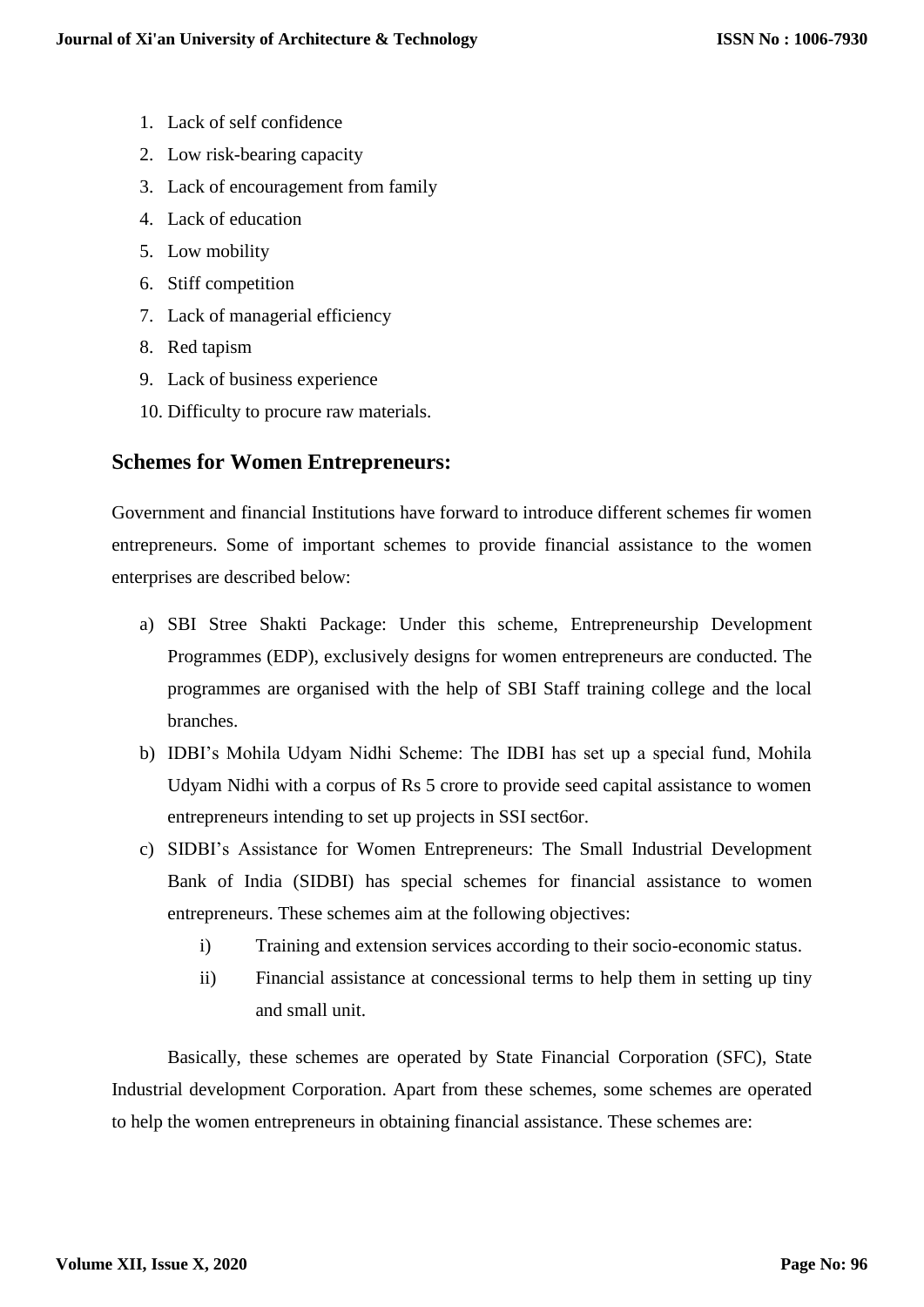- a) Prime Minister's Rojgar Yojana(PMRY)
- b) Self-employment Programme for Urban Poor(SEPUP).
- c) Swarnajyanti Gran Swarojgar Yojana(SGSY)
- d) Integrated Rural Development Programme(IRDP)
- e) Micro-Finance through Rastriya Mohila Kosh(RMK).(Sangram Keshari Mohanty)

#### **Conclusion:**

It is concluded here that as entrepreneurial education aim to focus entrepreneurial mindsets, attitudes and skills covering a range of aspects such a ideation, new ventures, growth and innovation the institution needs to develop by suitable educationists. This education need to have technical technological skills as well as social and ethical personality traits.

It is said that women are "**ghar ki lakshmi**" who brought wealth and prosperity to the home by copting family member into their business.

A woman is like a delicate flower and needs just the right weather to bloom and come into her own. She will simply sacrifice herself, and her ambition, if the 'cost' is too high. For the women entrepreneurs, the revolution is coming, but there will be no bloodshed. Because, women will do it their way. Young entrepreneur Rashmi Bansal said, "We overcome the revolution with our passion for excellence. We shall conquer it with child like faith. We will show the revolution new ways of thinking and doing things''. It makes the world a stronger yet gentler place. So the women entrepreneurs lock their boardrooms and sit in their ivory tower.

#### **References:**

- 1. Mohanty, Sangram Keshari (2005) Fundamental of Entrepreneurship, Prentice- hall of India pvt. Ltd M-97, Connaught Circus New Delhi-110001.
- 2. Gupta, Kabita,(2015) "Autonomy: Entrepreneurship Education" University News , Vol.53 No. 3 January , 2015
- 3. Bansal, Rashmi (2013) Follow every rainbow. Westland ltd.61, silver line building 93,  $1<sup>st</sup>$ floor, Shan lal Road, New delhi-110002.